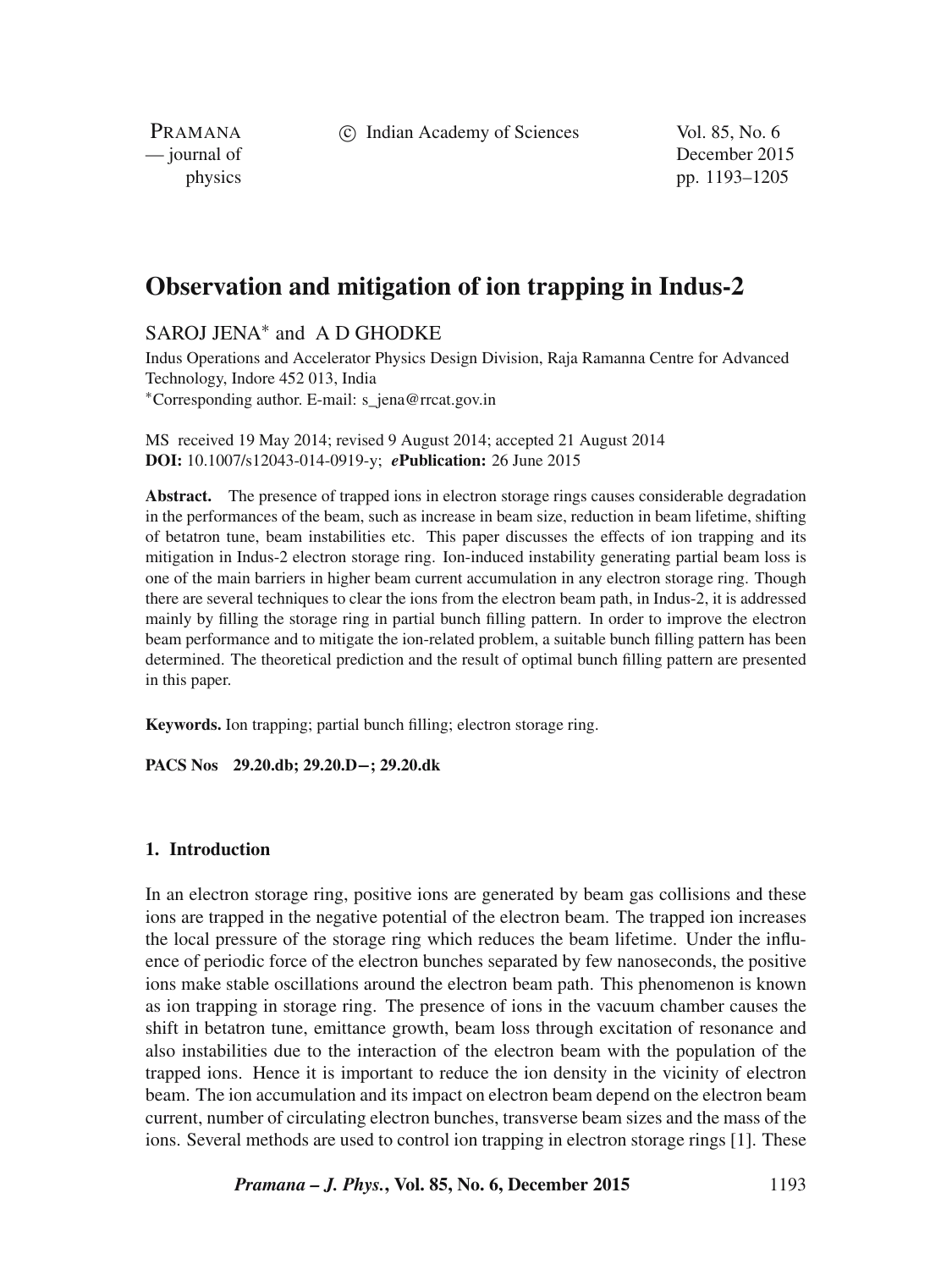## *Saroj Jena and A D Ghodke*

include use of ion clearing electrodes, creation of gap in the bunch filling pattern, and resonant beam shaking etc. To avoid ion trapping, partial bunch filling method is adopted which is successfully applied in many electron storage rings such as ELETTRA, ESRF, KEK-PF, NSLS etc. In order to provide good brightness which in turn requires high stored beam current, there must be a mechanism to overcome ion trapping if any, in the storage ring. In this paper the conventional ion trapping and its removal are studied for Indus-2 using the technique of partial bunch filling pattern. Indus-2 is an electron storage ring of energy 2.5 GeV and is operational in round-the-clock mode for synchrotron radiation users with a beam current of more than 100 mA [2]. The electrons are injected into Indus-2 from the booster synchrotron at 550 MeV with a repetition rate of 1 Hz till the required beam current is accumulated. After the accumulation of the desired beam current, beam energy is ramped to its final energy of 2.5 GeV. Indus-2 ring consists of 16 dipole, 72 quadrupole and 32 sextupole magnets which are the main building blocks for circulating and storing the electron beam bunches. Apart from these magnets, there are 48 horizontal and 40 vertical steering magnets which are small dipole magnets used for correcting closed orbit distortion (COD) of the beam. For beam position monitoring, 56 beam position indicators (BPIs) are installed along the circumference of the ring. There are 4 radio frequency (RF) cavities operating at 505.8 MHz which are used for beam acceleration and also to replenish energy loss due to the emission of synchrotron radiation by the beam. The basic parameters of Indus-2 are listed in table 1.

# **2. Ion trapping**

Some residual gas molecules remain inside the storage ring vacuum chamber even when the pressure is of the order of nTorr. The number density  $n$  of the gas molecules is expressed by the relation

$$
p = n k T,\tag{1}
$$

where k is the Boltzmann's constant,  $p$  is the pressure in Pascal and T is the temperature in K. So, with 1 nTorr pressure in the vacuum chamber, the molecular density of gas is  $3.2 \times 10^{13}$  m<sup>-3</sup>. Normally, hydrogen (H<sub>2</sub>), carbon monoxide (CO), carbon dioxide (CO<sub>2</sub>),

| Energy                                     | E               | $0.55 - 2.5$ GeV      |
|--------------------------------------------|-----------------|-----------------------|
| Current                                    |                 | 300 mA (design)       |
| Circumference                              |                 | 172.47 m              |
| Bending radius                             | $\rho$          | $5.5 \text{ m}$       |
| RF frequency                               |                 | 505.8 MHz             |
| Harmonic number                            | h               | 291                   |
| Beam lifetime                              | τ               | 15 h @100 mA, 2.5 GeV |
| Betatron tune                              | $v_x/v_z$       | 9.27/6.15             |
| Beam emittance                             | $\varepsilon_x$ | 130 nm rad            |
| Betatron coupling                          |                 | $0.5\%$               |
| $\beta_x$ (max., min., average)            |                 | 18.45, 1.35, 7.65 m   |
| $\beta$ <sub>z</sub> (max., min., average) |                 | 14.7, 2.1, 6.24 m     |
|                                            |                 |                       |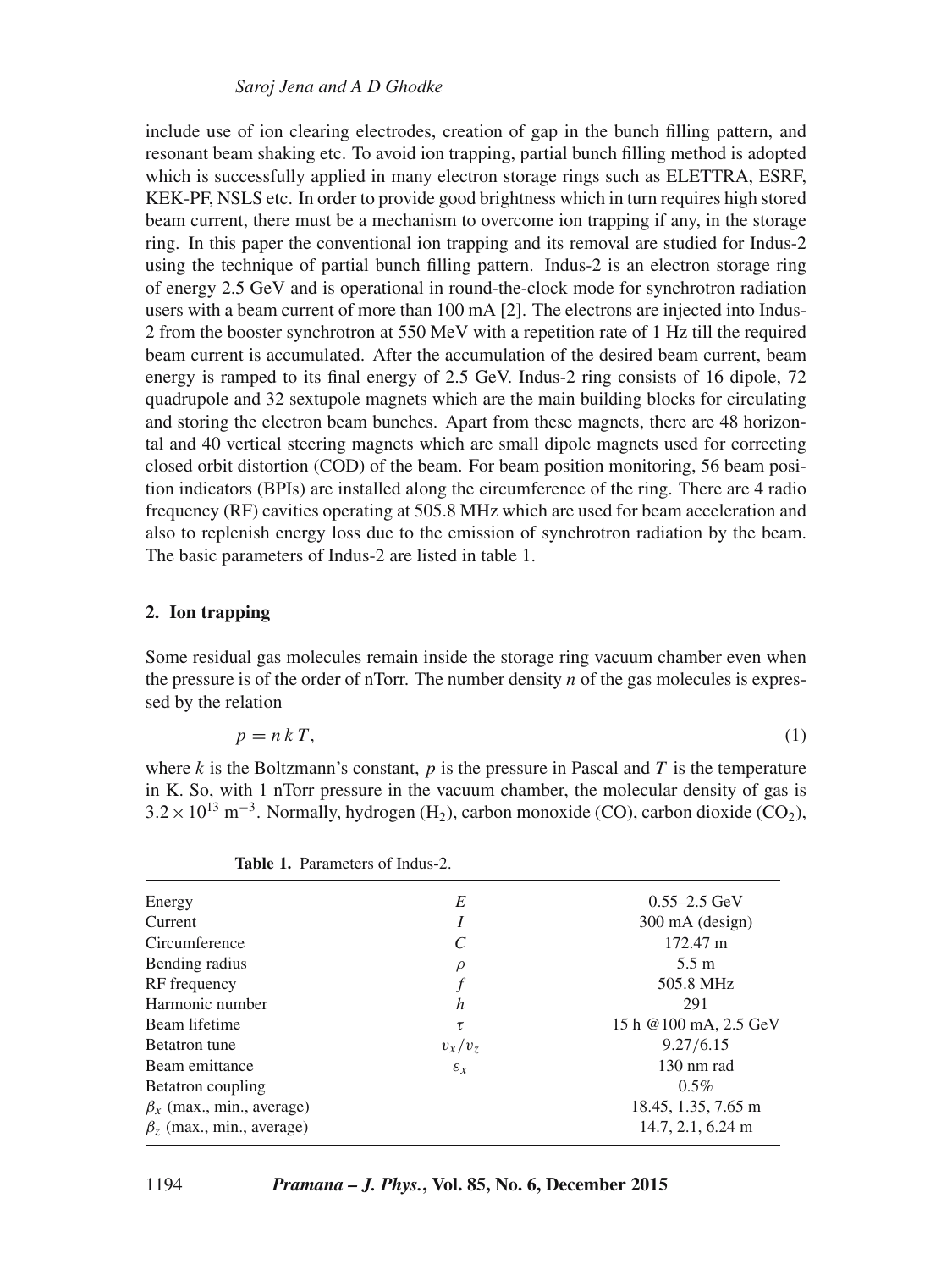methane (CH<sub>4</sub>), nitrogen (N<sub>2</sub>), and oxygen (O<sub>2</sub>) are the gases present in the chamber in 1 nTorr vacuum range. The circulating electrons ionize the residual gas molecules present in the storage ring vacuum chamber by collision and thus ions are generated. The time taken for one electron in the beam to create one ion of any molecular species contained in the vacuum chamber is called ionization time of that molecular species. Total ionization time is the sum over all the gas species and is given by the following equation:

$$
\tau_i = \frac{1}{d_m \sigma_i c}, \quad \tau_{\text{tot}} = \left(\sum_i \frac{1}{\tau_i}\right)^{-1}, \tag{2}
$$

where  $d_m$  is the density of neutral molecules,  $\sigma_i$  is the ionization cross-section for gas molecules, c is the velocity of light, and  $\tau_i$  is the ionization time of a molecular species.

In an electron storage ring with a typical pressure of 1 nTorr composed of  $H_2$ , CO and  $CO<sub>2</sub>$ , the total ionization time is of the order of 1 s. The ion production rate is proportional to the beam current and the residual gas pressure in the ring and for singly ionized gas species, this rate is given by [3,4]

$$
\frac{\mathrm{d}n_{\rm i}}{\mathrm{d}t} = d_m \sigma_{\rm i} c n_{\rm e},\tag{3}
$$

where  $n_e$  is the density of electrons and  $n_i$  is the density of ions.

A singly ionized ion can be doubly ionized by another collision with relativistic electrons and the ionization process may continue. Eventually, the ion density will reach an equilibrium state. The rate at which the singly ionized ions will be doubly ionized may be calculated using eq. (3) by substituting singly ionized density in place of molecular density and ionization cross-section of singly ionized ion in place of gas molecules. However, the cross-section of singly ionized ion will not be very different from that of gas molecules as they only differ by a factor  $(Z-1)/Z$ , where Z is the total number of electrons. For most gases this change in cross-section can be ignored to fist-order approximation.

A new term 'neutralization coefficient' is defined as follows and its value lies between 0 and 1.

Neutralization coefficient; 
$$
\eta = \frac{\text{ion density}}{\text{electron density}}
$$
,  $0 < \eta < 1$ .

The electron beam in the storage ring consists of several bunches and the maximum number of bunches which can be filled in a given storage ring is governed by the harmonic number of the storage ring which is the ratio of the RF frequency to the revolution frequency. In Indus-2 the harmonic number is 291.

The line density of ions which is formed during the passage of electron beam is related as

$$
\lambda_i = \sigma_i N_b n p_i / kT,\tag{4}
$$

where  $N_b$  is the number of electrons per bunch, n is the number of bunches,  $p_i$  is the partial pressure of neutral molecules that become ion species 'i' when ionized,  $k$  is the Boltzmann constant and  $T$  is the temperature of the gas. This equation shows that ion density is proportional to the number of bunches and the electron population within the bunch of the storage ring.

*Pramana – J. Phys.***, Vol. 85, No. 6, December 2015** 1195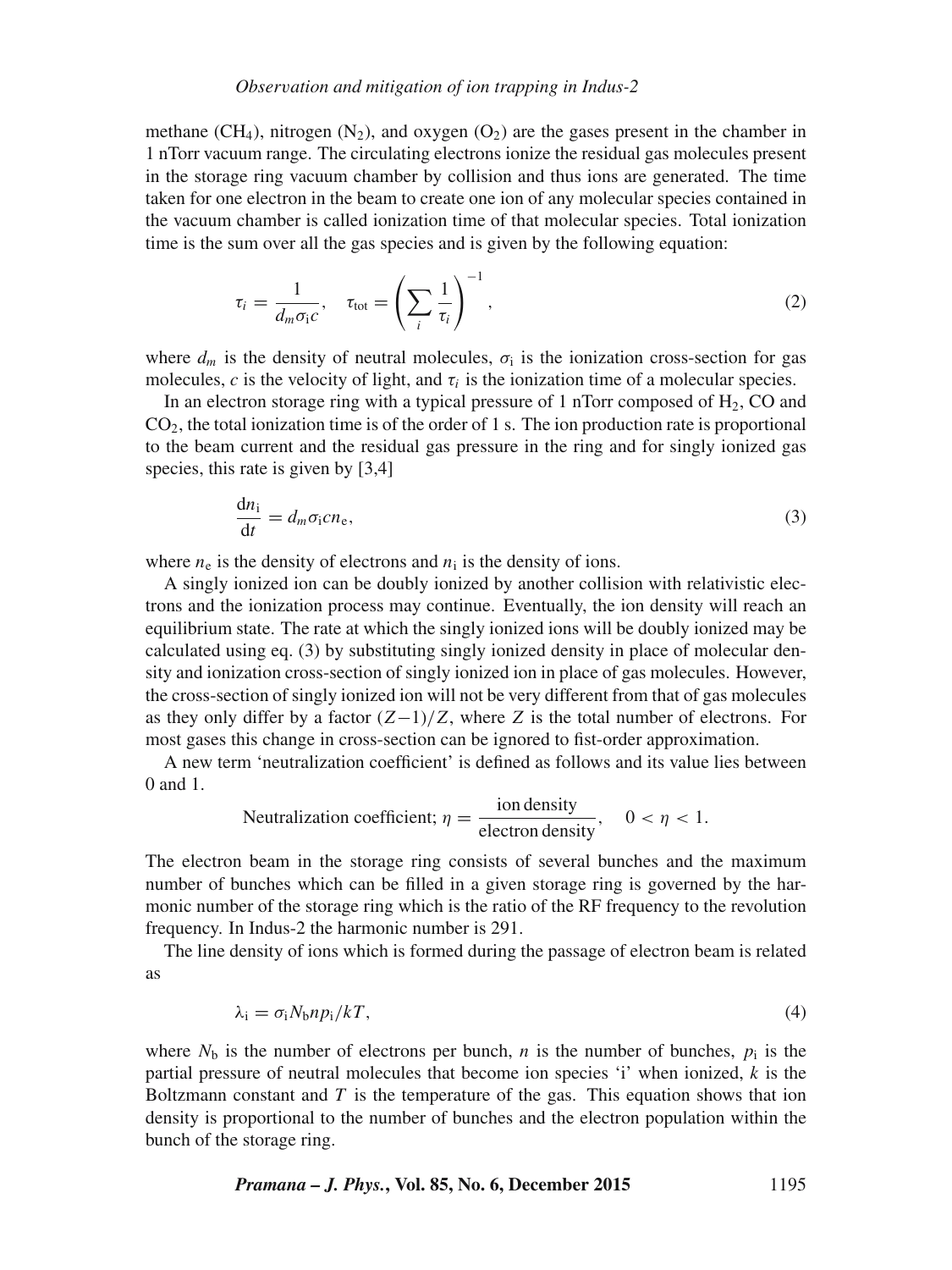#### **3. Homogeneous bunch filling**

The positive ions move with a thermal velocity which is very less compared to the velocity of light. Therefore, ions can be considered stationary with respect to the passing electron bunches. At each passage of the electron bunch, an ion of residual gas experiences transverse kick towards the bunch centre. As the electron bunches are equally spaced in a homogeneous filling, the ions may execute stable oscillations about the centre of the electron bunch centre. Ion motion obeys Hill's equation like the beam particles in a synchrotron [5]. Electron bunches act as focussing lens (thin lens) for the ions and bunch-to-bunch gap which are normally larger than the bunch length acts as a drift space.

The equation of motion of ions in vertical plane using thin lens approximation and for a homogeneous bunch filling pattern can be written as follows:

$$
Y = MY_1,\tag{5}
$$

where

$$
Y = \begin{pmatrix} y \\ \dot{y} \end{pmatrix}
$$
,  $Y_1 = \begin{pmatrix} y_1 \\ \dot{y}_1 \end{pmatrix}$  and  $M = \begin{pmatrix} 1 & L \\ 0 & 1 \end{pmatrix} \begin{pmatrix} 1 & 0 \\ -k & 1 \end{pmatrix}$ ,

*M* the transfer matrix for a period (bunch (as a thin lens)  $+$  bunch gap) and *k* is the linear kick parameter defined as

$$
k = \frac{2N_b r_p}{A\sigma_y(\sigma_x + \sigma_y)},\tag{6}
$$

where A is the atomic mass of the ion, L is the bunch-to-bunch gap,  $N<sub>b</sub>$  is the number of particles in the electron bunch,  $r_p$  is the classical proton radius and  $\sigma_{x,y}$  is the rms horizontal and vertical electron beam sizes.

The oscillations of the ions remain stable in the electron beam potential if the transfer matrix satisfies the following relation:

$$
-2 \le \text{trace}\,(M) \le 2. \tag{7}
$$

The ions are trapped when their atomic mass exceeds a certain value known as critical mass  $(A<sub>c</sub>)$ . In other words, ions with atomic mass larger than the critical mass performs stable oscillations and hence are trapped in the potential well of the electron beam.

Using eq. (6),

$$
\text{Critical mass; } A_{c\,x,y} = \frac{r_{\text{p}}NC}{2n^2\sigma_{x,y}\left(\sigma_x + \sigma_y\right)},\tag{8}
$$

where N is the total number of electrons in the beam, C is the circumference and  $n$  is the number of bunches.

As  $\sigma_x > \sigma_y$ ,  $A_{cy} > A_{cx}$ . Hence, we study the electron beam ion interactions in vertical plane only. As the capture of ions proceeds, the electron beam undergoes neutralization and the condition of trapping changes. Consequently, the ions with atomic mass  $A>(1-\eta)A_c$ , will be trapped. As the ions found in the vacuum system of storage rings have maximum atomic number 44, critical mass above 44 will not allow the accumulation of ions in storage ring vacuum chamber. But in a storage ring of typical beam parameters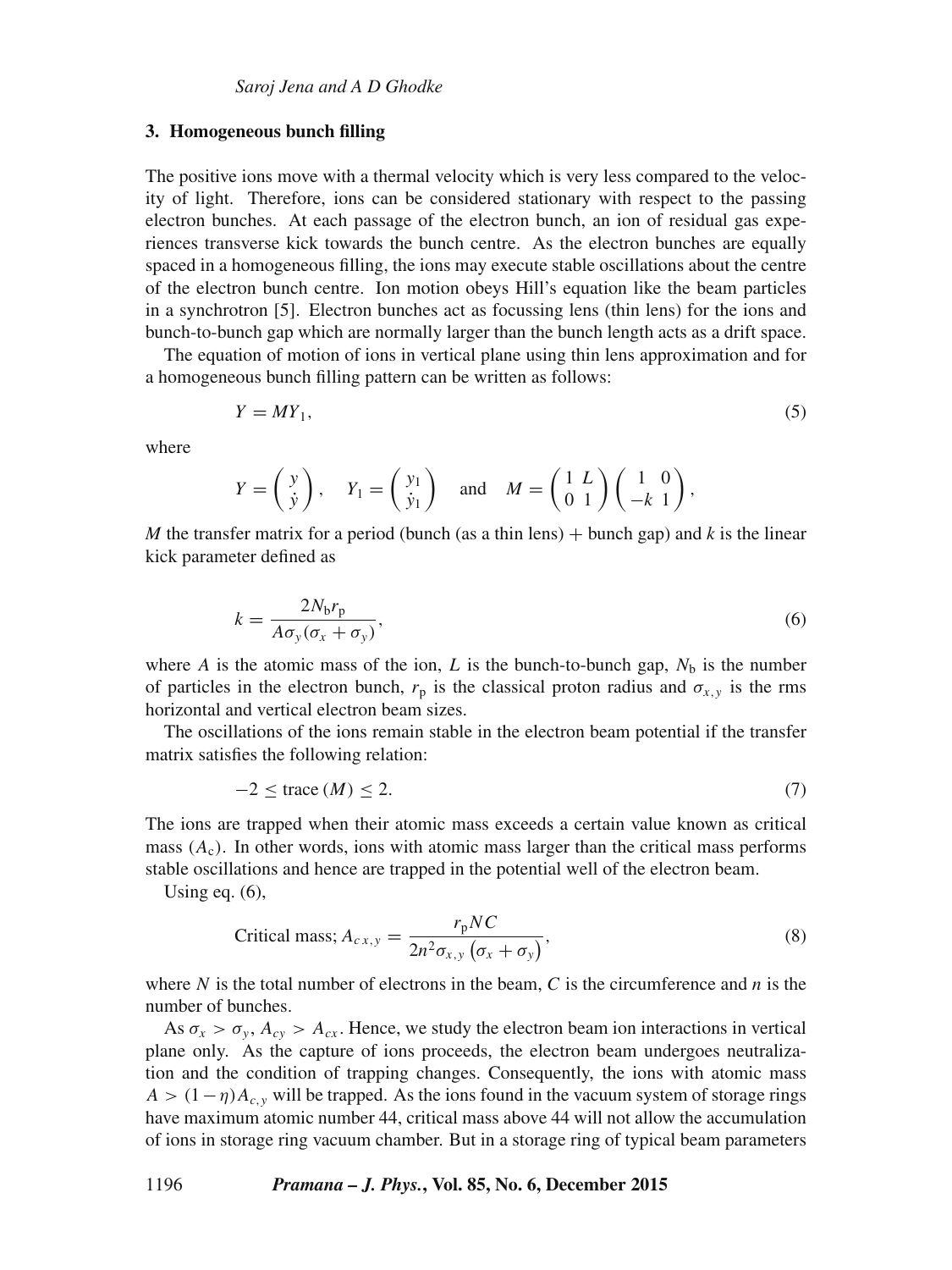with large number of bunches, critical mass appears to be smaller than unity. This envisages that all possible ions generated due to the residual gas species present at the vacuum level of 1 nTorr in the storage ring vacuum chamber will be trapped with homogeneous bunch filling.

From the stability condition (eq. (7)), the required length of the gap to prevent ion trapping is determined and is given by

$$
L_{\rm gap} > \frac{2\sigma_y(\sigma_x + \sigma_y)A}{r_p N_b}.
$$
\n(9)

Taking CO as the dominant ion, for 100 mA beam current in the Indus-2 storage ring at 2.5 GeV and using eq. (9) a gap of nearly 10 RF buckets (6 m) between the bunches would be sufficient to prevent ion trapping. However, in this way only 29 buckets could be filled each with a separation of 10 RF buckets to avoid ion trapping. This will increase the required electron density in each electron bunch and may lead to various beam instabilities. The other more practical method is to make one long bunch train followed by a sufficiently large bunch gap.

The ion trapping phenomenon can also be explained using the ion oscillation frequency. Due to very small transverse velocity, the ions remain almost stationary at the place of their formation. When the next bunch arrives at the place of the ion, electron beam bunch pulls it towards the centre of the bunch. This process continues with consecutive moving bunches of electron beam setting up an oscillatory motion of the trapped ions. In other words, if ion oscillation frequency is smaller than the bunch arrival frequency, then the ions are trapped and are mathematically shown as [6,7],

$$
4f_{\rm ion} \le \frac{c}{L_{\rm sep}},\tag{10}
$$

where  $f_{\text{ion}}$  is the ion oscillation frequency and is given by

$$
f_{(\text{ion})x,y} = \frac{c}{2\pi} \text{sqrt} \left[ \frac{4N_{\text{b}}r_{\text{p}}}{3L_{\text{sep}}\sigma_{x,y}(\sigma_x + \sigma_y)A} \right],\tag{11}
$$

where  $L_{\text{sep}}$  is the bunch-to-bunch gap.

In the actual electron storage ring, due to magnetic focussing structure the transverse beam size varies around its circumference. Thus, every ion has varying frequencies and can be stable in some regions of the ring and unstable in other parts of the ring.

#### **4. Partial bunch filling**

Leaving a number of consecutive RF buckets empty in the bunch filling pattern is effective and widely used in curbing the trapped ions in the storage ring. In this configuration, ion experiences a periodic attractive force of electron bunches and a drift where the electron bunches are absent. Such a repeated process amplifies the transverse ion oscillations and hence ions are ejected or lost. For gapped bunch train in a storage ring, the transfer matrix for a complete bunch train becomes [8]

$$
M = \left[ \left( \begin{array}{c} 1 & L \\ 0 & 1 \end{array} \right) \left( \begin{array}{c} 1 & 0 \\ -k & 1 \end{array} \right) \right]^n \left( \begin{array}{c} 1 & L \\ 0 & 1 \end{array} \right)^{h-n},\tag{12}
$$

*Pramana – J. Phys.***, Vol. 85, No. 6, December 2015** 1197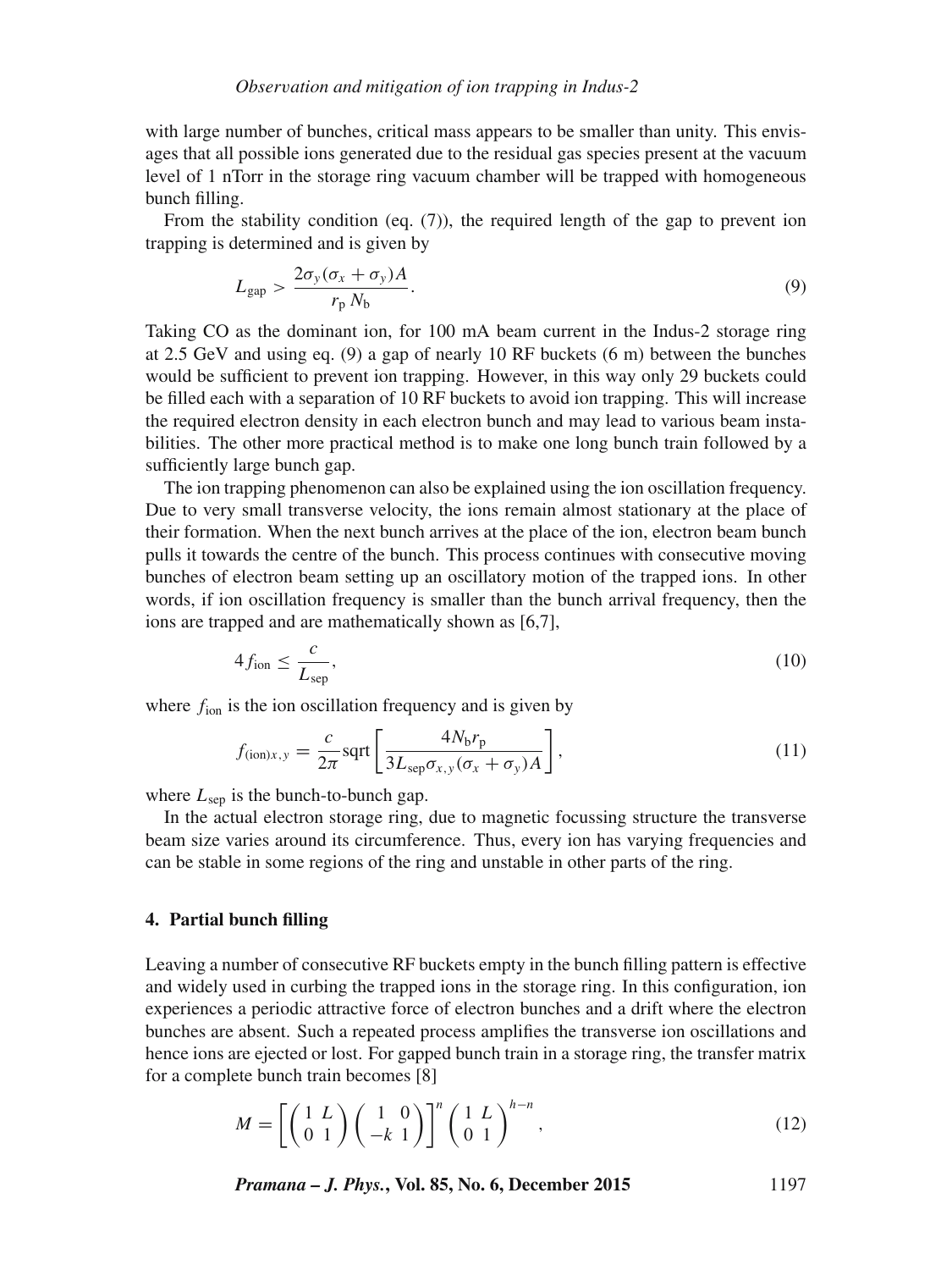

**Figure 1.** An illustration of the bunch train that shows a maximum possible h bunches out of which *n* bunches are filled with electrons and  $h - n$  bunches are empty.

where the terms in square bracket represent the linear kick received by the ion due to consecutive n electron bunches and drifts received at the bunch-to-bunch spacing of length L. The electron beam filled with only n bunches have  $h - n$  bunch gaps where h is the harmonic number, i.e., the maximum number of bunches stored in the storage ring. An illustration of the bunch train is shown in figure 1.

This matrix is too complex to determine the stability conditions in a simple analytical form. However, it is possible to find the same by numerical method where the stability condition  $-2 <$  Tr(M)  $<$  2 does not lead to a critical mass like in the case of homogeneous bunch filling.

## **5. Tune shift**

The space charge of the accumulated ions causes shift in betatron frequency of the electron beam. The electron beam may drift towards resonance due to the shift of betatron tune and it may get wasted. Thus, the trapped ions impart additional focussing to the electron beam and the coherent tune shift due to the accumulated ions [1] is given by

$$
\Delta v_{x,y} = \frac{r_{\rm e} d_{\rm i} \overline{\beta_{x,y}} C}{4\pi \gamma \sigma_{x,y} (\sigma_x + \sigma_y)},\tag{13}
$$

where  $r_e$  is the classical radius of the electron,  $\gamma$  is the relativistic factor,  $\overline{\beta_{x,y}}$  is the average beta function =  $C/2\pi v_{x,y}$ , C is the circumference,  $v_{x,y}$  is the betatron tune and  $d_i$  is the density of ions.

This ion-induced tune shift is independent of its ion mass but it depends mainly on the density of the ions inside the ring vacuum chamber. Using the above equation and assuming a beam current of 100 mA at 2.5 GeV in Indus-2 with 1% neutralization coefficient, the calculated tune shifts are 0.0006 and 0.0023 in the horizontal and vertical planes, respectively. As  $\sigma_x$  is larger than  $\sigma_y$ , vertical tune shift will be more. Though the measurement of tune shift is important for studying ion trapping, the method still causes ambiguities as tune shift can also be produced by gradient errors and nonlinear elements in the ring other than the ion produced electric fields. Direct method of observing the ion trapping is to measure the high-energy bremsstrahlung produced by collisions between the electron beam and the residual gas molecules [9]. If ions are trapped in the beam there would be additional bremsstrahlung yield from electron and ion collisions.

1198 *Pramana – J. Phys.***, Vol. 85, No. 6, December 2015**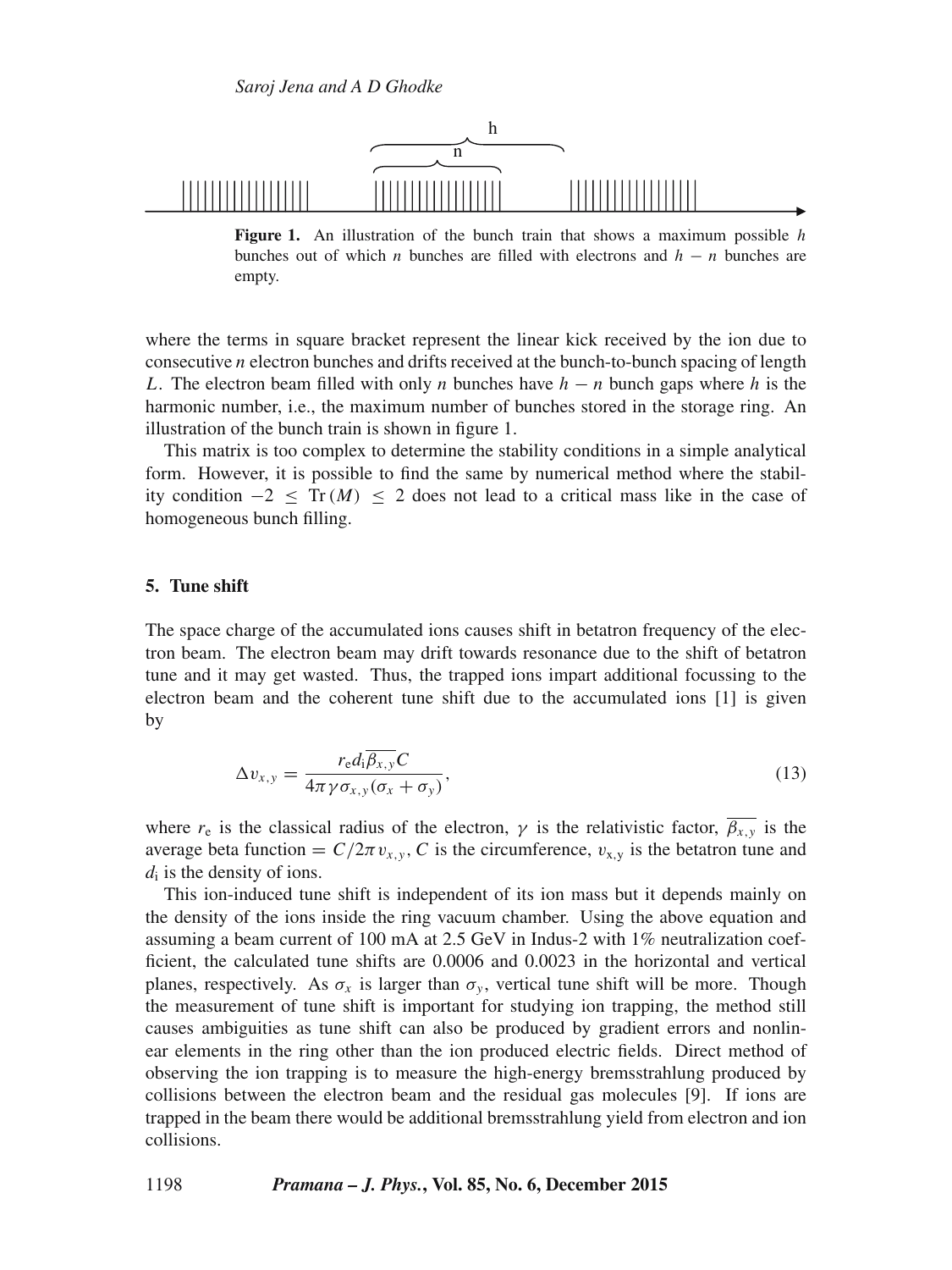#### **6. Results and analysis**

Considering the parameters of Indus-2 storage ring given in table 1, the calculated critical mass value is 0.05 for all 291 bunches filled uniformly at 100 mA stored beam current at an injection energy of 550 MeV. Thus, the linear model predicts all the ion species are trapped in this configuration. In figure 2, the trace of the transfer matrix of ion motion vs. different ion species is plotted for the ring filled with RF buckets and with a gap of 100 successive RF buckets for 100 mA beam current. This indicates that in uniform filling of all 291 bunches the trace of transfer matrix remains within the range of  $[-2, 2]$ and hence all possible ions perform stable oscillations. However, when a long gap is introduced between bunches, the trace of transfer matrix moves away from the zone of  $[-2, 2]$ and these ion species perform unstable motion and they are not trapped in the attractive electron beam potential.

The major species of residual gas in Indus-2 vacuum chamber are CO and  $H_2$ . Table 2 shows the percentage of residual gas present in Indus-2 measured using residual gas analyser. However, as the value of ionization cross-section for CO is larger than that of  $H_2$  [10],  $CO<sup>+</sup>$  ions are dominant in the vacuum chamber. The ionization cross-section of each gas molecule can be described by the following relation:

$$
\sigma_{\rm i} = 4\pi \left(\frac{\hbar}{m_{\rm e}C}\right)^2 \left\{ M^2 \left[ \frac{1}{\beta^2} \ln \left( \frac{\beta^2}{1-\beta^2} \right) - 1 \right] + \frac{C}{\beta^2} \right\},\tag{14}
$$

where  $M^2$  and C are experimentally determined constants for different gas molecules,  $\beta$  is the speed of electron/speed of light. The ionization cross-section for Indus-2 at injection energy is estimated and tabulated in table 2.



**Figure 2.** Trace of the transfer matrix of ion motion as a function of different ion species of mass upto  $44[CO_2]$  for all filled 291 bunches (blue solid curve) and for a gap size of 100 consecutive bunches (red dash curve). Stable zone is between the two horizontal straight lines.

*Pramana – J. Phys.***, Vol. 85, No. 6, December 2015** 1199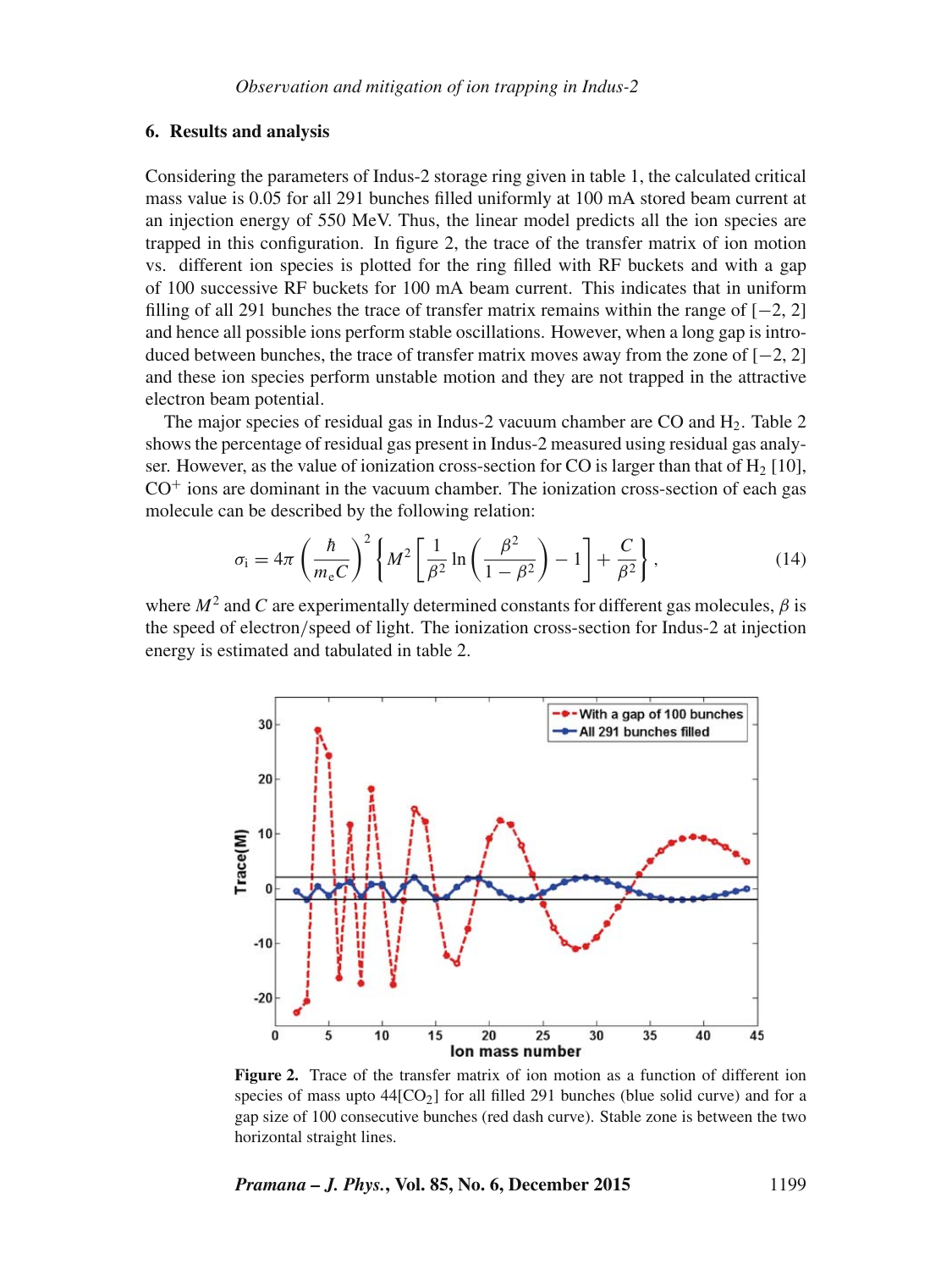| Gas<br>species  | <b>Mass</b><br>no. | Weight<br>fraction $(\%)$ | Ionization<br>cross-section $(10^{-22} \text{ m}^2)$ | $f_{(ion)x}$<br>(MHz) | $f_{(ion)y}$<br>(MHz) |
|-----------------|--------------------|---------------------------|------------------------------------------------------|-----------------------|-----------------------|
| H <sub>2</sub>  |                    | 73                        | 0.273                                                | 13.5                  | 21.7                  |
| <sub>CO</sub>   | 28                 | 24                        | 1.553                                                | 3.6                   | 5.8                   |
| O <sub>2</sub>  | 32                 |                           | 1.744                                                | 3.4                   | 5.4                   |
| CO <sub>2</sub> | 44                 |                           | 2.439                                                | 2.9                   | 4.6                   |

**Table 2.** Residual gas present in Indus-2 vacuum chamber, their ionization crosssections and ion frequencies at 550 MeV.

Using Indus-2 storage ring parameters listed in table 1 and eqs (10) and (11), the following results are obtained:  $4f_{i,v[CO^+]} = 23.2 \text{ MHz}$ , while  $c/L_{sep} = 500 \text{ MHz}$ . This implies  $4f_i \ll c/L_{\text{sen}}$ . So, ion like CO<sup>+</sup> is trapped in the potential well of electron bunches. The frequency with which ions oscillate around the circumference of the Indus-2 ring is shown in figure 3, when the stored beam current is 100 mA and distributed over all the 291 bunches equally at an injection energy of 550 MeV. The ion oscillation frequency in the horizontal and vertical planes for different ion species is tabulated in table 2. Here, it may be observed that all the ions oscillate with frequencies much less than the bunch arrival frequency in homogeneous filling pattern and hence are trapped in the electron beam.

Ions can also be ejected by shaking the electron beam near the resonant oscillation frequency of the ions [11]. The regular oscillation pattern of the ions changes considerably on shaking the beam and at the resonant oscillation frequency, ions are driven to larger amplitudes and hence move out of trapping potential. In Synchroton Radiation Research



Figure 3. Variation of oscillation frequency of different ion species in both horizontal and vertical planes along the Indus-2 ring for one superperiod.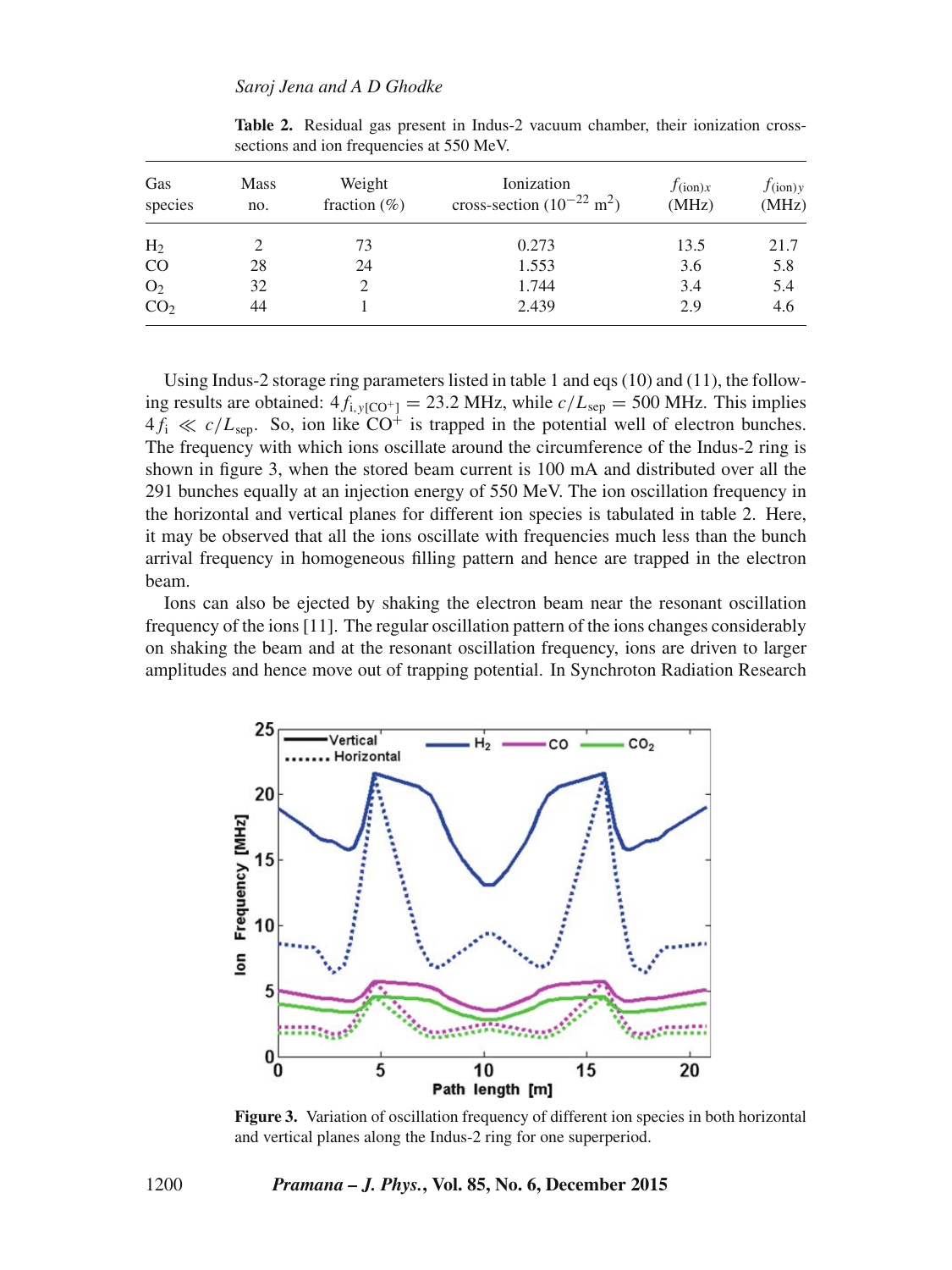Centre (SRRC) this method is applied to overcome this ion-driven difficulty [12]. In Indus-2, this experiment was performed for CO ion and the loss of such resonant ion species was observed in vertical plane using real-time spectrum analyser. However, the required shaking amplitude was large and the beam obtained may create disturbances to the experimental users of synchrotron radiation. So, the shaking method is not adopted in Indus-2 to minimize the problem of ion trapping.

The stability of ions was investigated by considering uniform and partial bunch filling patterns [9]. Using eq. (12), the stability of different ion species vs. various gap sizes in the bunch train was estimated for a beam current of 20 mA at an injection energy of 550 MeV and is shown in figure 4. The graph shows stable and unstable bands for different ion species with respect to gaps in the filling pattern and the only region where trapping is really assured is shown at the extreme left side of the graph [15]. This explains that, when 291 bunches are filled, all the possible ion species are trapped. But as the gaps in filling pattern increase, more and more ion species become unstable. The graph shows that ion trapping becomes less with empty RF buckets and with a gap of 100–110 (∼2/3rd filling), the Indus-2 ring is less affected by ion trapping effects. However, as the beam current increases the scenario of trapping condition vs. gap might change.

The stability conditions for various ion species were also studied for different beam currents up to 300 mA at injection energy and the possibility of ions becoming unstable as a function of various bunch gap sizes is shown in figure 5. This graph explains that, with 90% confidence, the ions are unstable for the entire beam current range for a gap size of 125 bunches and will not be trapped in the electron beam path. However, this analysis holds good for equal population in each bunch but, this may not be the situation in reality. So the minimum gap required in bunch train may be less than the above calculated value to avoid ion trapping. It may be observed here that the gap filling provides considerable improvement to the problem of ion trapping.

However, as the electron beam size varies with the position around the circumference of the ring, the trapping condition of ions also varies. Ions can be stable in some regions of the ring and unstable in other regions. The stability of ion species throughout the Indus-2 ring was estimated using various configurations of bunch train [13]. For this, the ring circumference was divided into small parts of 10 cm each and in each part, stability condition for a particular ion was checked. The ratio of the total area of the regions where the ions are trapped to the area of the ring was calculated for different bunch filling



**Figure 4.** Stability of various ion species for different bunch gap sizes in Indus-2. Dark areas indicate the stability of ions.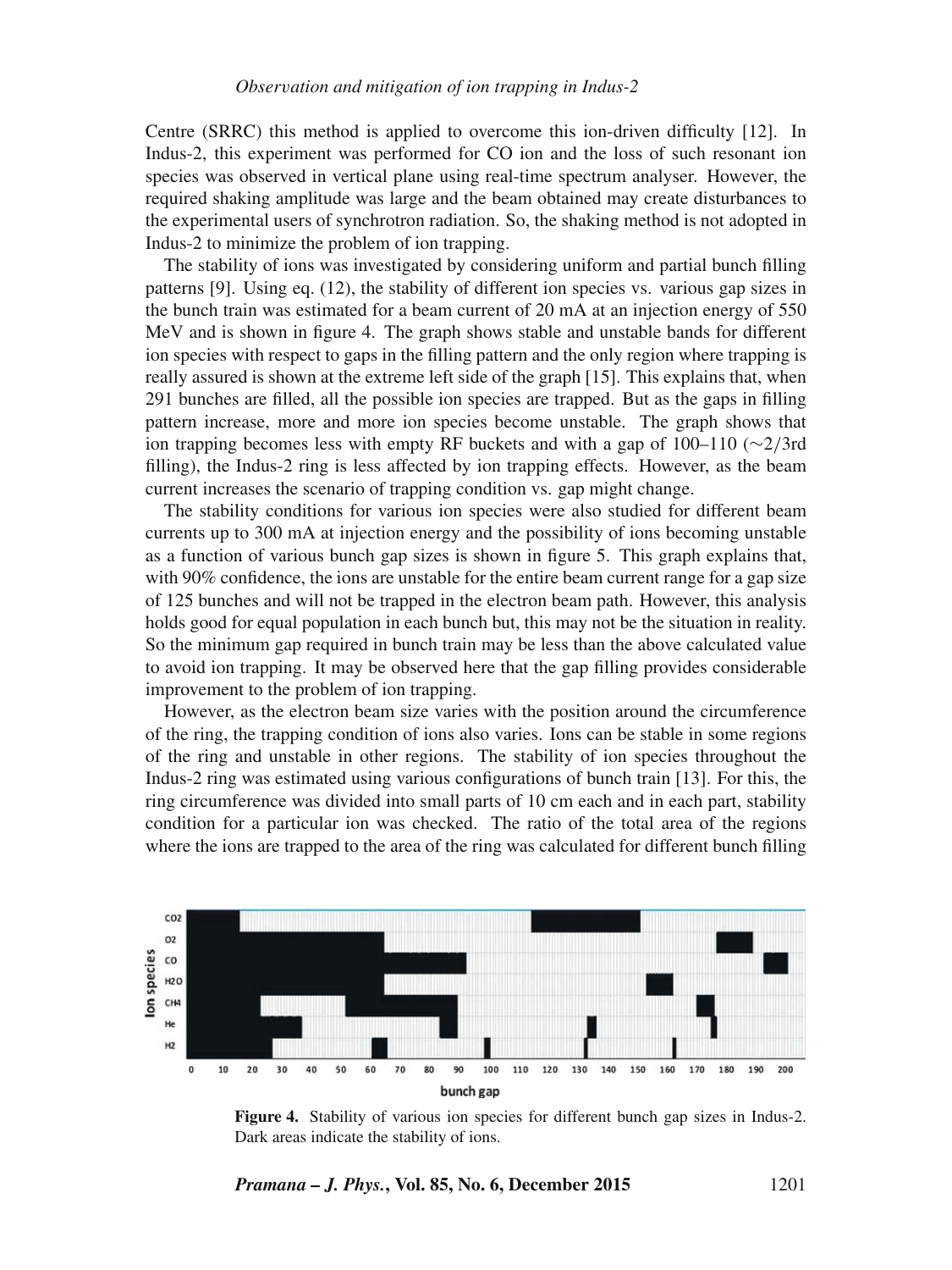

**Figure 5.** Percentage of unstable ions of various species for beam current up to 300 mA as a function of bunch gap size at 550 MeV in Indus-2.

patterns. The percentage of the region (with colour bar representation) where the CO ions are trapped in the ring is shown in figure 6. Thus, with the configuration of strings of electron bunches followed by strings of missing buckets, it was observed that the ring is surrounded by regions of stable and unstable ions. All other ion species also follow similar



**Figure 6.** Region of ring circumference in percentage where the CO ions are trapped for different lengths of bunch train in the Indus-2 storage ring. The maximum length of the bunch train is 291.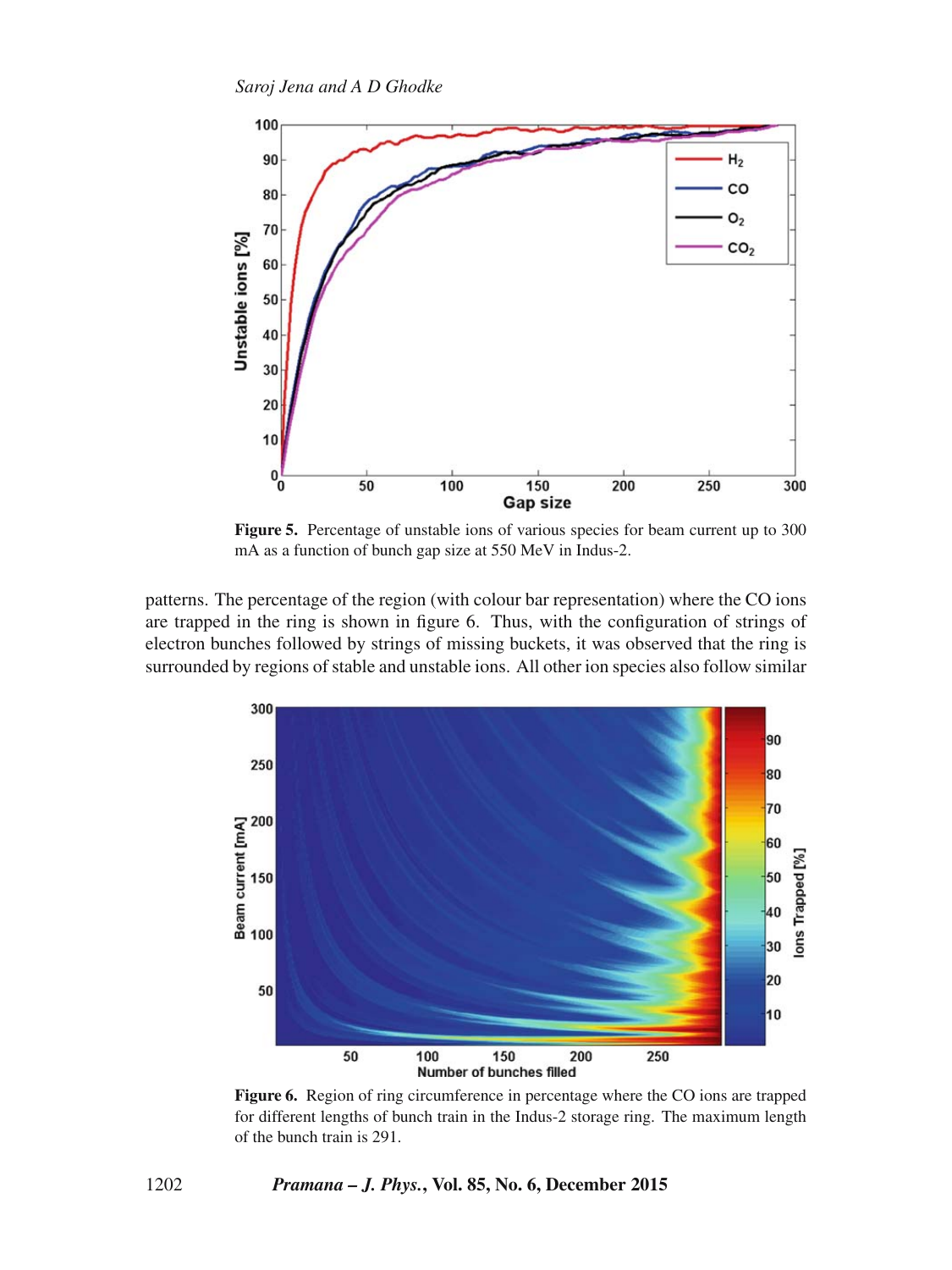trend and neglecting the divergence in the ionization cross-section, the operating condition of Indus-2 can be chosen from this graph in minimizing the effect of ion trapping. Looking at the graph it can be anticipated that in the Indus-2 storage ring, ion trapping takes place in less than 10% area if the ring was filled with 180 bunches and beam current of 100 mA or more.

## **7. Experimental observation**

For a homogeneous bunch filling pattern, betatron tune measurement in both the planes was carried out in Indus-2 during beam accumulation at an injection energy of 550 MeV. The same tune measurement was also done with various length gaps in a single bunch train. The tunes are shown in a resonance diagram drawn upto fifth order and depicted in figure 7. Usually, lower-order resonances are more dangerous and should be avoided in an accelerator. Electron beam on resonance experiences an increase in betatron oscillation amplitude and loss of beam may occur. It is very clearly shown in figure 7 that vertical tune of the beam varies largely and may cross the resonance lines when the storage ring was filled with 291 and 250 bunches. However, when less number of bunches are filled, variations in betatron tune were found to be less and also stayed away from the resonance lines. As the beam size in vertical plane is smaller than that of the horizontal plane, the betatron tune shift in vertical plane is more and the tune measurement also supports the theory. From figure 7, it can be estimated that for 291 and 250 bunches filling in Indus-2 where ion trapping was ensured, the amount of tune shift in vertical plane was 0.012. But for 180 and 150 bunches filling, the tune shift was 0.002 which was very small compared



**Figure 7.** Variation of betatron tunes in both horizontal and vertical planes are illustrated in tune space for different bunch filling patterns in Indus-2.

*Pramana – J. Phys.***, Vol. 85, No. 6, December 2015** 1203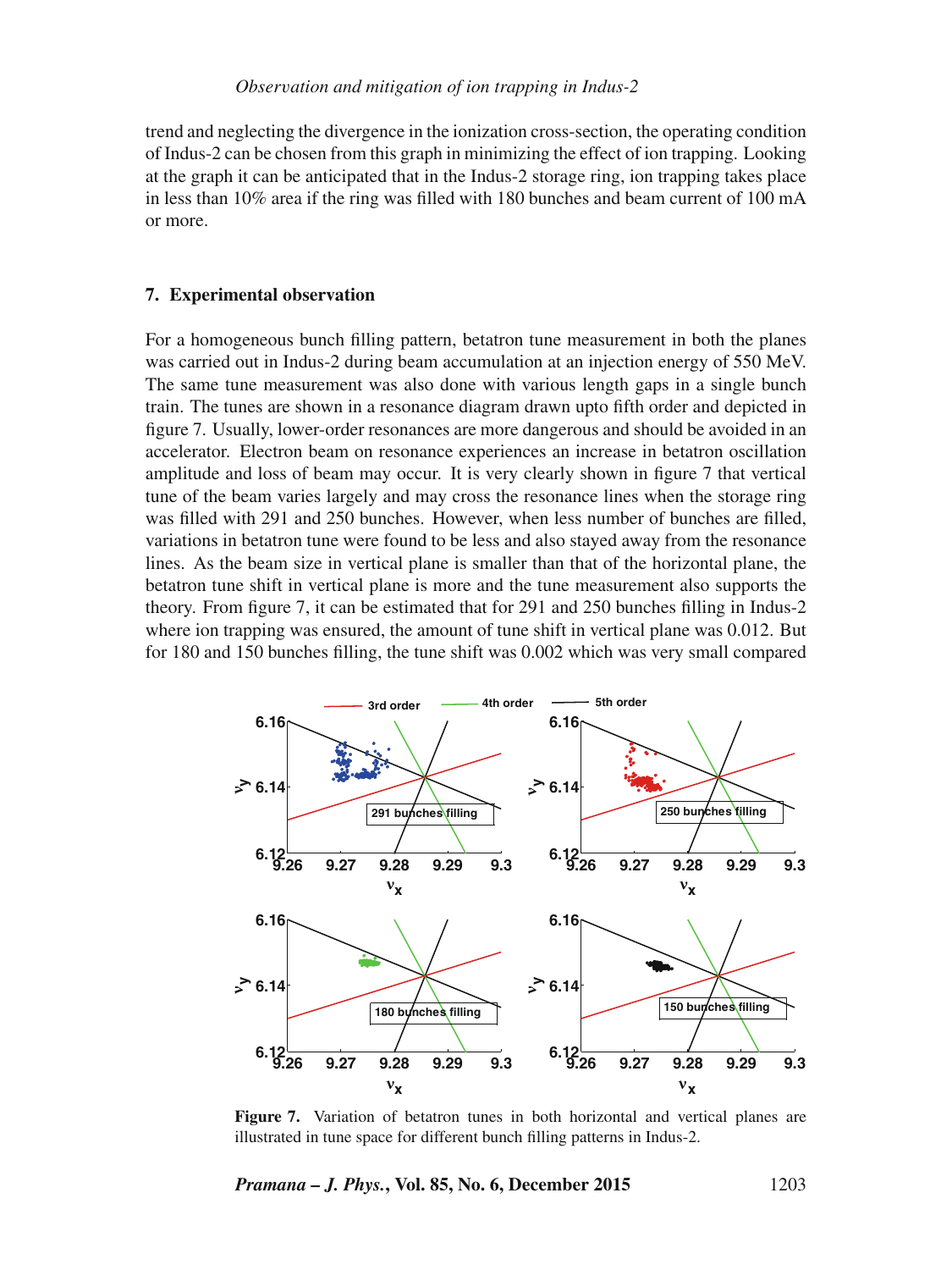

**Figure 8.** Amplitude variation of transverse coupled bunch instability in the vertical plane for different bunch filling patterns in Indus-2.

to the earlier cases. This observation leads to the conclusion that, as the length of the bunch train reduces, fewer ions are trapped in the electron beam potential.

When the ring was filled with 180 bunches, increase in beam accumulation rate by a margin of 50% was achieved. The beam current saturates at 150 mA in all 291 bunchfilling patterns whereas the saturation was observed at 220 mA in 180 bunches (2/3rd) filling. Also we have tried to accumulate the beam with 150 bunches which is half filling but in this case saturation was achieved at 180 mA which might be due to instabilities. The beam lifetime at injection energy was measured for homogeneous and partial bunch filling. It was observed that at injection energy the beam lifetime at 150 mA was 3 h 12 min and 5 h 40 min, respectively in 291 and 180 bunches filling. This shows that there was an increase of lifetime by 2 h when Indus-2 was filled with 180 buckets as compared to that of 291 buckets filling. These observations envisage the occurrence of trapped ions in homogeneous filling which are properly removed by selecting a partial bunch filling pattern. At present, Indus-2 is being regularly filled with 180 buckets that gives better performances.

The electron beam and the generated ions as a whole may also undergo coherent oscillations and they can increase the electron beam size and the beam loss. Ions trapped in the electron beam potential sometimes induce transverse instability in the beam and increase the beam size [14]. It was observed that in Indus-2 beam spot as seen on synchrotron light monitor (SLM) was shaking at high beam current in homogeneous filling mode. In order to understand the phenomena, the measurement of transverse coupled bunch mode excitation with the beam current of more than 100 mA was made. A large number of modes were seen to be excited but the mode number 290 was detected with higher amplitude in vertical plane. In horizontal plane there was no coupled bunch mode excitation. It was observed that there was a reduction in amplitude of the 290th coupled bunch mode in partial bunch filling pattern and the results are shown in figure 8. These measurements were taken between 130 to 150 mA for all the filling patterns and it was observed that the beam shaking phenomena seen on SLM for homogeneous filling were not noticed in partial filling.

#### **8. Conclusions**

The ion trapping mechanism is complicated and its effects cause serious problems in electron storage ring as it shifts betatron tune, increases the beam size, reduces the beam